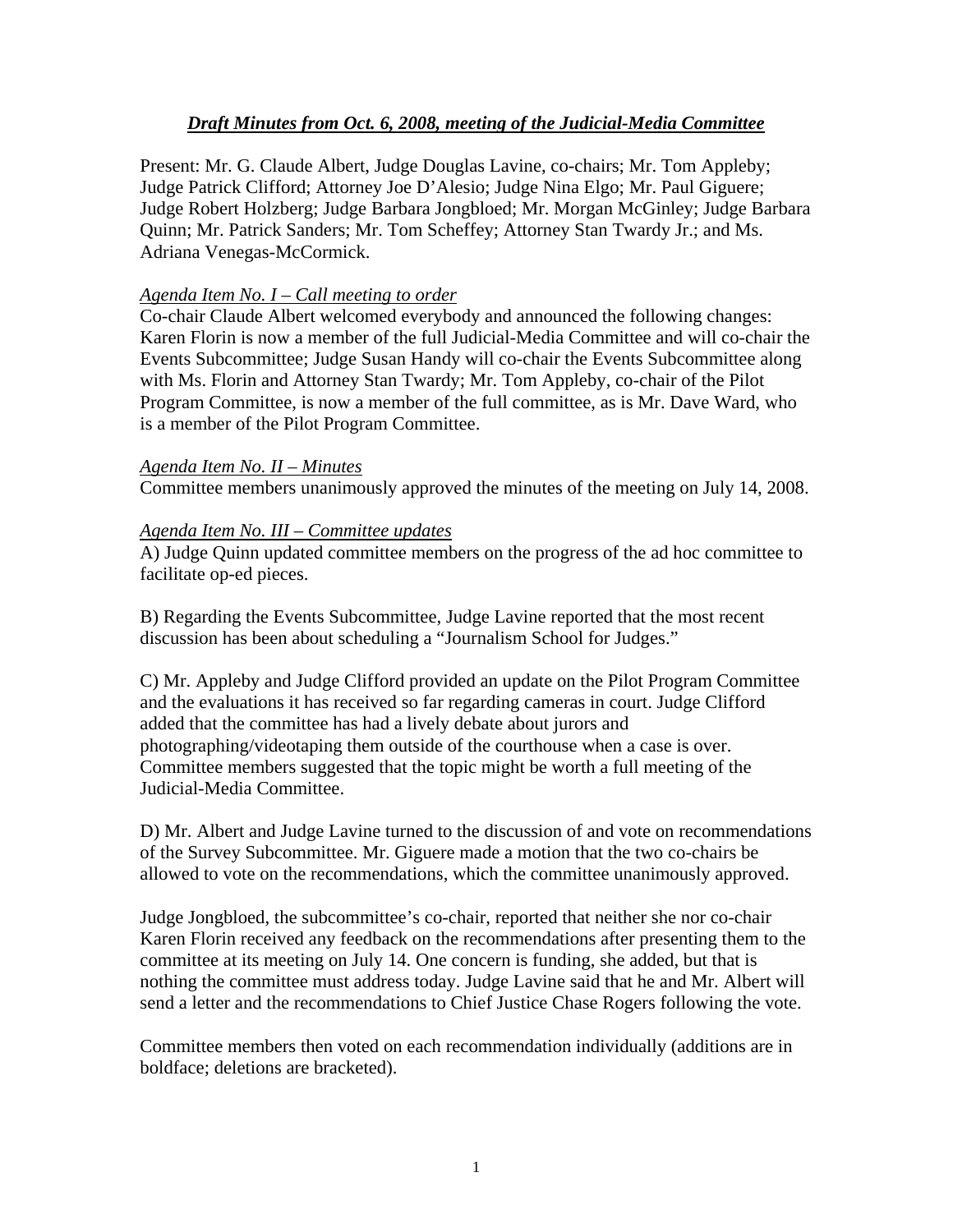## *A. Facilities*

*1. Study courtroom acoustics and audio systems and make improvements to ensure that everyone in the courtroom can hear the proceedings.* 

 Committee members, upon a motion and a second, unanimously approved this recommendation.

*2. Study ways to adapt current sound systems to provide the media with adequate audio feeds, while protecting participants' ability to have off-the-record, confidential conversations.* 

 Committee members, upon a motion and a second, unanimously approved this recommendation.

*3. New construction of courthouses should provide accommodations for the media. For existing facilities, accommodations should be made available to the media, where feasible.* 

 Committee members, upon a motion and a second, unanimously approved this recommendation. Mr. Albert added that this clearly would be a budgetary matter.

## *B. Public Service*

*1. The Court Operations Division should continue its training of courthouse staff. The Judicial-Media Committee or its designee should review the curriculum used for the training on a yearly basis.* 

 Attorney Twardy made a motion to accept the recommendation, which was seconded. He then made a motion to add the following language to the recommendation: **The Judicial-Media Committee or its designee …**  The motion to amend was seconded, and the committee unanimously approved the amendment. The committee then unanimously approved the recommendation as amended.

*2. Develop a public service/customer service incentive for clerks and other front-line employees. Encourage clerks to greet public immediately. Provide backup when lines form in clerk's office. Provide a way for public to praise/complain about the service. Every effort should be made on the media's part to inform the clerk's office beforehand that they are interested in a case.* 

 Committee members, upon a motion and a second, unanimously approved this recommendation. Attorney D'Alesio added that it fits in nicely with the efforts of the Public Service and Trust Commission.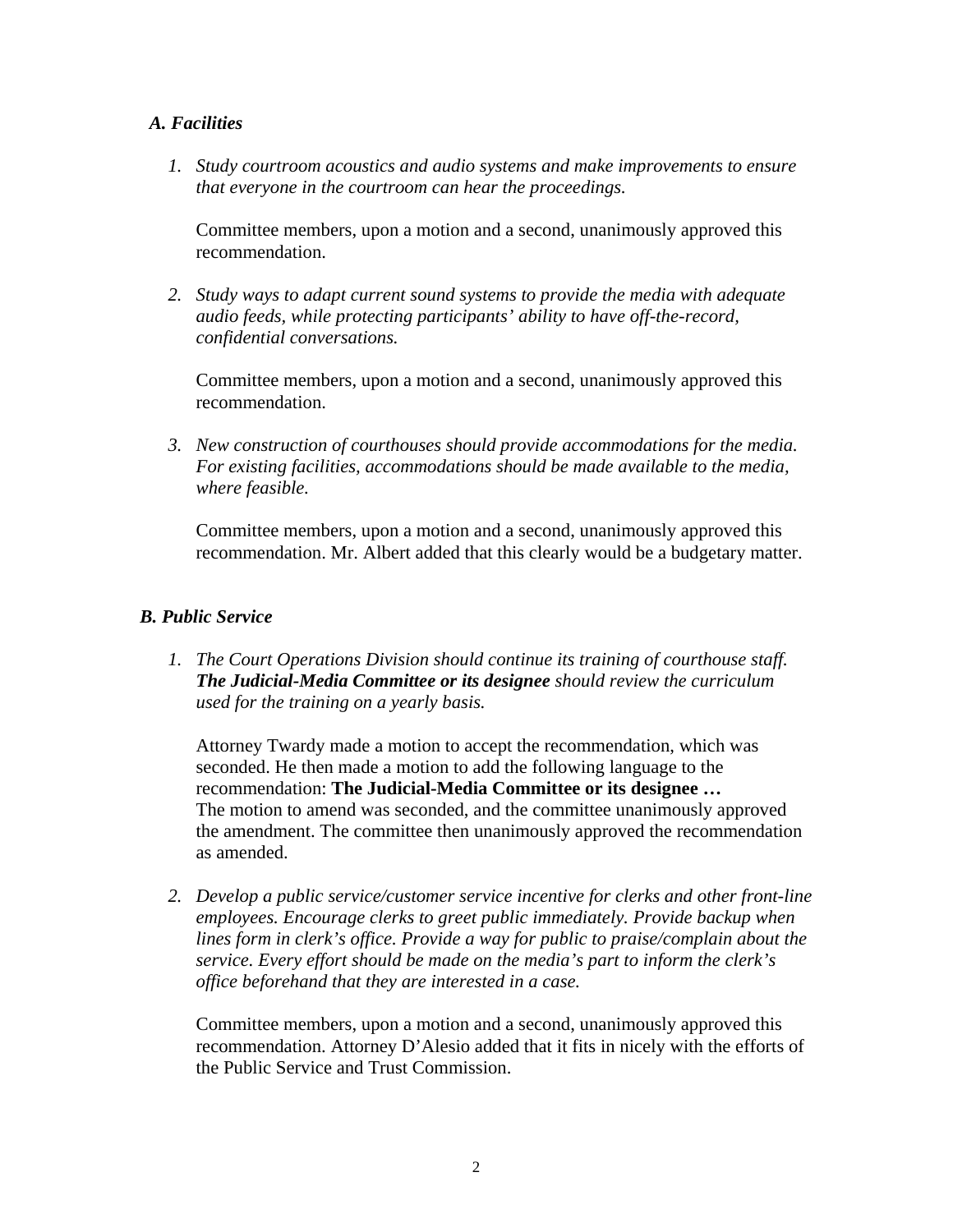*3. Create a vehicle for feedback and/or suggestions from judges, judicial employees, the media and the public.* 

 Committee members, upon a motion and a second, unanimously approved this recommendation.

*4. The cost of copies produced by the clerk's office should be reduced.* 

Committee members, upon a motion and a second, unanimously approved this recommendation. The committee noted that this is a statutory matter.

*5. Audio recordings of court monitors should be available at cost.* 

 Committee members, upon a motion and a second, unanimously approved this recommendation. The committee noted that this also is a statutory matter.

## *C. Outreach & Education*

*1. Expand the "frequently asked questions" section of web site and Judicial publications for media. Include sealing policies and procedures, information on availability of court exhibits and a section explaining the typical contents of a court file.* 

 Committee members, upon a motion and a second, unanimously approved this recommendation.

- *2. The Law School for Journalists should continue. Yearly informational sessions also should be provided by the Judicial Branch for members of the media who are interested in learning about how courthouses function generally.* 
	- *a. External Affairs and court staff should make themselves available to new court beat reporters to provide basic information.*
	- *b. Expand the Judicial Branch's Speaker's Bureau to include judges willing to speak at media organizations.*

 Committee members, on a motion and a second, unanimously approved this recommendation.

- 3. *Conduct a panel presentation of media members and judges at the Judges' Institute or any appropriate forum relating to the media on the following topics:* 
	- *a. Decision-making concerning editorials;*
	- *b. Degree of reliability required before publishing investigative articles;*
	- *c. Decision-making concerning value/need for video coverage;*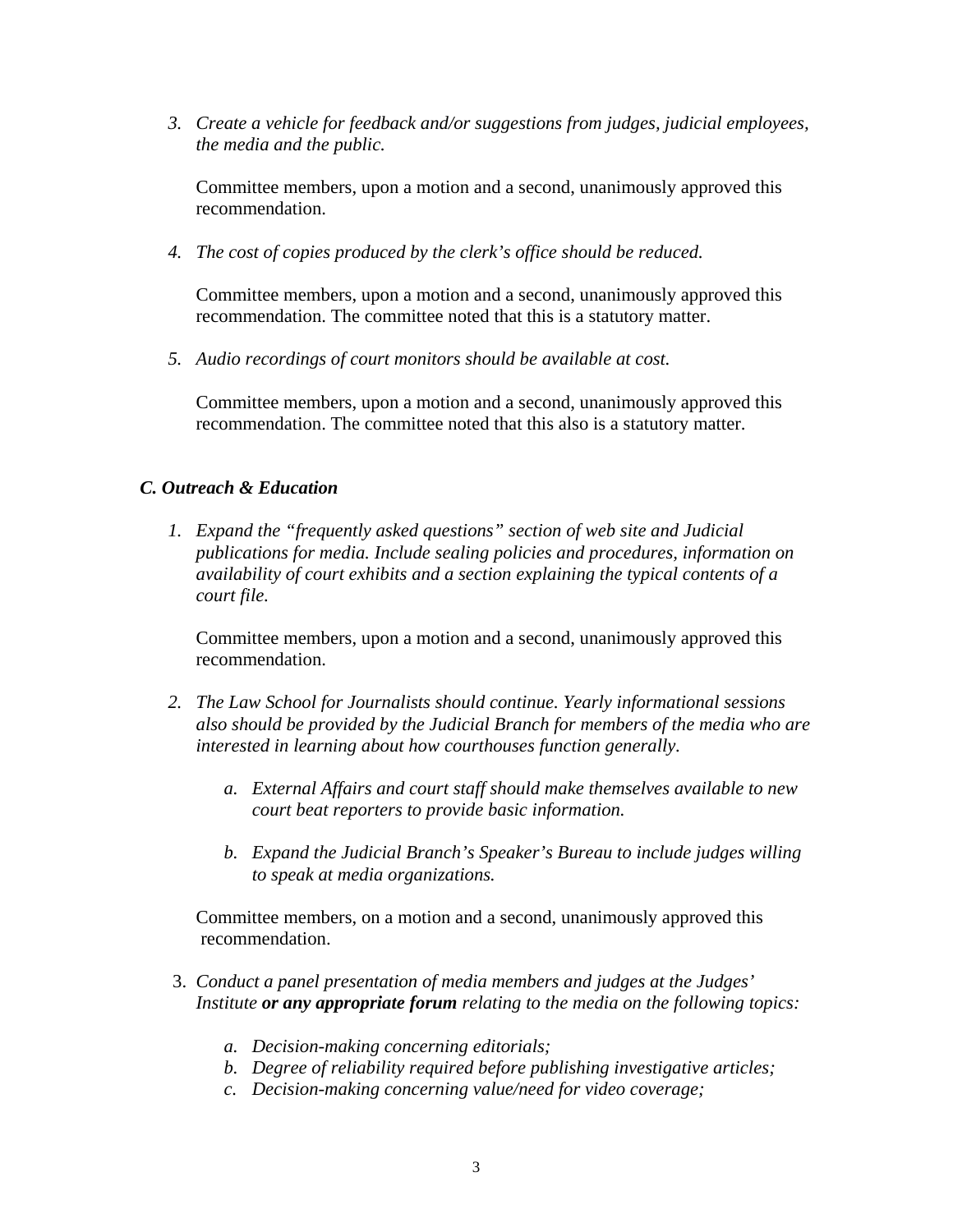- *d. Discussion among judges who have had experience having cameras in the courtroom and members of the media.*
- *e. Discussion of the pros and cons of "off-the-record" and not for attribution or background interviews or discussions with members of the media.*

 Attorney Twardy made a motion to adopt the recommendation, which Mr. Giguere seconded. Judge Lavine moved to add the words "**or any appropriate forum,** which Judge Clifford seconded. The committee unanimously approved that amendment.

 Committee members, on a motion and a second, unanimously approved another amendment, which added the language **and not for attribution or background interviews or discussions …** to C-3(e).

The committee then unanimously approved the recommendation as amended.

 4. *Create opportunities for judges, clerks and other staff to meet with media to learn about their respective jobs and priorities, including tours of courts and news organizations.* 

 Attorney Twardy made a motion to adopt the recommendation, which Judge Clifford seconded. Mr. Albert made a motion to amend the motion and add the word "**judges"** to the recommendation, which Judge Lavine seconded. The committee unanimously approved the amendment. The committee then unanimously voted to adopt the amended recommendation.

 5. *The Guide to Court Information should be updated. Ensure that the Guide to Court Information contains a compilation of statutes and Practice Book rules relating to media coverage in the courthouse, including discretionary matters on which judges may differ and rules pertaining to Juvenile Court.* 

 Committee members, on a motion and a second, unanimously approved this recommendation.

- 6. *The Branch should consider promulgating suggested guidelines for judges as to procedure to follow when:* 
	- *a. contacted by media;*
	- *b. media coverage inaccurate/unfair.*

Committee members, on a motion and a second, unanimously approved this recommendation.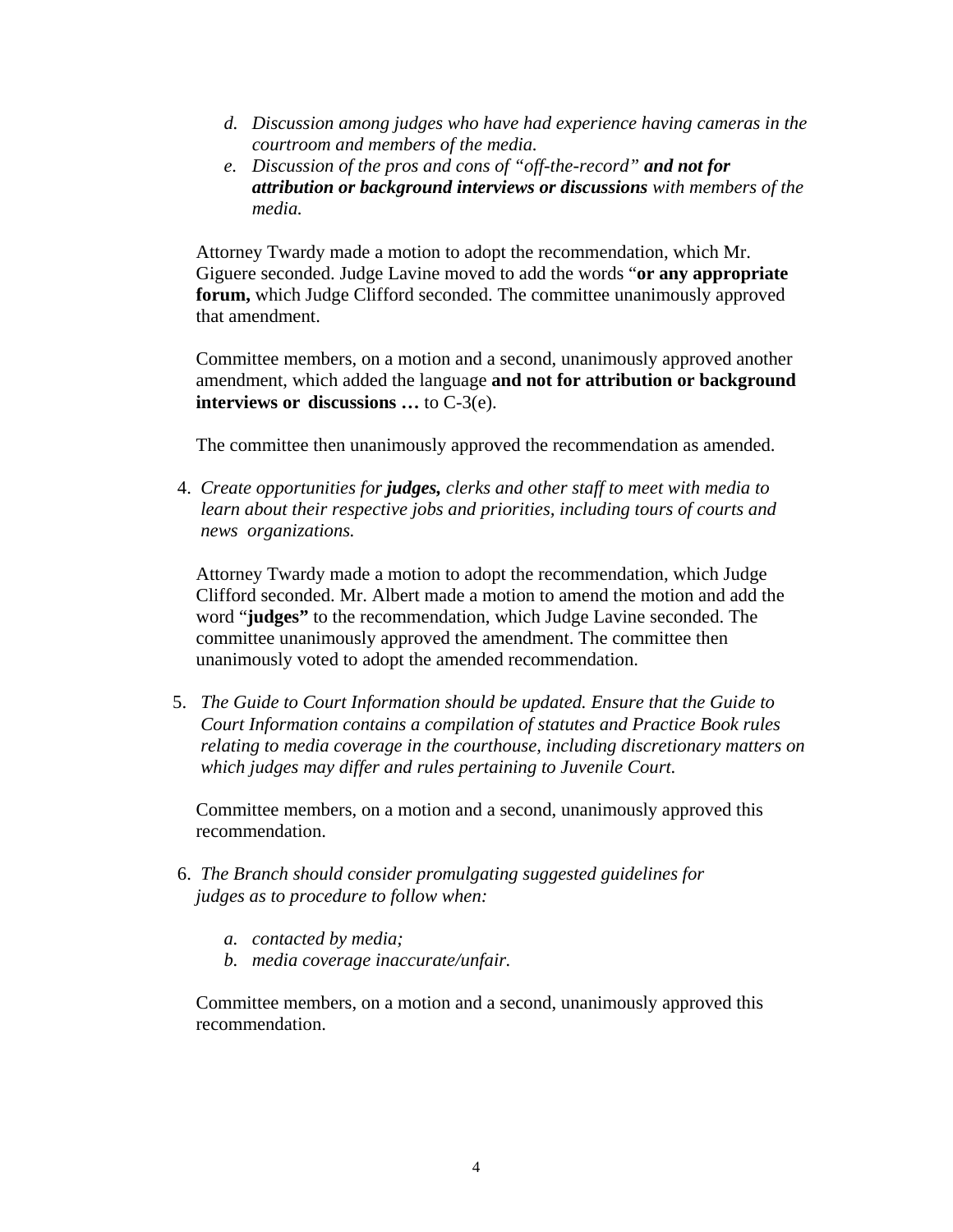[7. *Designate mentors for both judges and media members to consult when issues regarding media in the courthouse arise.]* 

Mr. Sanders made a motion to adopt the recommendation, which Mr. Giguere seconded. Committee members decided during a subsequent discussion that the recommendation needed to be further discussed. Mr. Albert made a motion to table the recommendation, which was seconded. The full committee unanimously voted to table the recommendation.

## *D. Judicial/Media Relations*

 1. *Clerk's office supervisory personnel should receive more extensive /detailed training regarding media issues.* 

Committee members, on a motion and a second, unanimously approved this recommendation.

2. *Educate and inform judges on potential resources, such as External Affairs and/or the Fire Brigade.* 

Committee members, on a motion and a second, unanimously approved this recommendation.

 3. *The role of the Fire Brigade should be re-evaluated, keeping in mind the desirability of providing information and guidance to judges and media representatives regarding issues of media in the courthouse.* 

 Mr. Giguere made a motion to adopt the recommendation, which Ms. Florin seconded. Committee members then discussed adding the following language: **keeping in mind the desirability of providing information and guidance to judges and media representatives regarding issues of media in the courthouse.** 

Mr. Giguere made a motion to amend the original motion to include the new language, which Judge Holzberg seconded. The committee unanimously approved the amendment. The committee then unanimously approved the amended recommendation.

 4. *All files are presumed public, even if in possession of a judge. [Clerks should consult judge on a file's availability for public/media review when the judge has the file. Encourage the judge to make available a portion of the file, such as the initial complaint and latest pleading.]* 

 Ms. Florin made a motion to adopt the recommendation, which Attorney Twardy seconded. Attorney D'Alesio suggested new language: **All files are presumed public, even if in possession of a judge.** He made a motion to